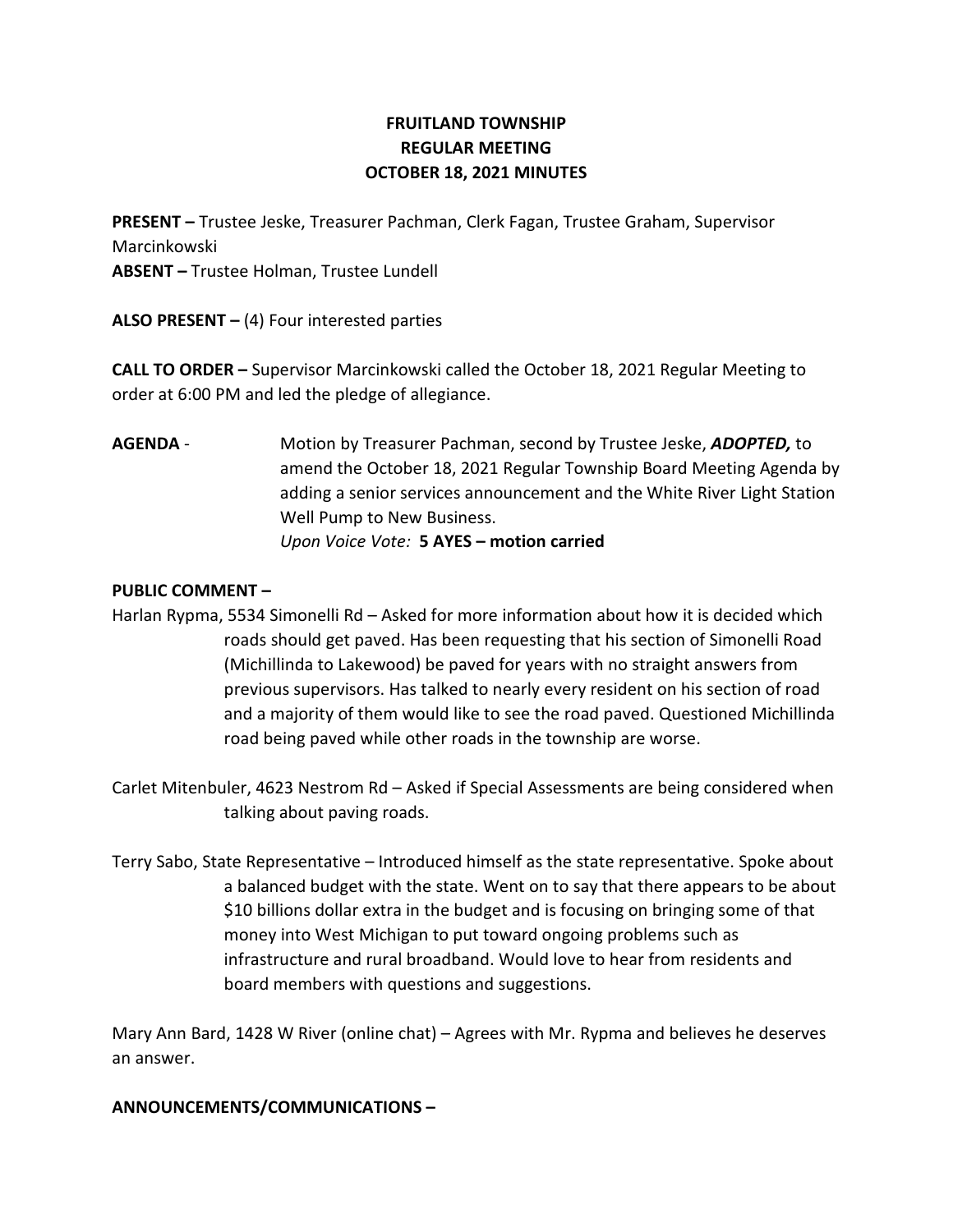- a. Letter from Dennis Kroll Wrote to express interest in buying property that is owned by the township in order to build a new home. Offering \$3000 per acre and would like to purchase approximately 4.8 acres on Blank Rd. Supervisor Marcinkowski will refer this to the newly forming Citizens Advisory Committee.
- b. Emails with Shari Miranda Insurance Carrier Supervisor Marcinkowski continues to work with the insurance company and Matt Varnum on clarifying if the coverage for WRLS is enough. Shari Miranda also sent some information regardging Cyber Security Insurance, Supervisor Marcinkowski will fill the application to get a complete estimate on cost and coverage.
- c. Meeting with Morgan Carroll Greater Muskegon Economic Development Supervisor Marcinkowski, Clerk Fagan, and Treasurer Pachman will meet with Morgan Carroll to discuss whether GMED could work as an ARPA Funds Coordinator to help determine how the money could be spent and ensure that all rules and regulations are followed and potentially help select grant applicants if the Board decides to allocate funding in that way.
- d. South Shore Drive Road Project "Open Meeting" The meeting was held on 10/14/2021 at 7pm with Paul Bouman MCRC Engineer in attendance. Approximately 50 residents attended, gave their thoughts on the project and had questions answered. More information will be coming on this two phase project.
- e. Senior Services Supervisor Marcinkowski shared a flyer from Living World Senior Services that provides lawn care and snow removal for senior citizens through the Senior Millage Grant.

## CONSENT AGENDA

- a. September 2021 Treasurer reports; Revenues (101) General Fund \$430,134.87: Expenditures: (101) General Fund \$441,752.22; (130) Public Works \$987.75
- b. September 2021 Clerk reports Check disbursements and Budget Amendments
- f. Minutes September 13, 2021 Work Session; Special Board Meeting September 14, 2021; September 20, 2021 Regular Board Meeting; Special Board Meeting September 30, 2021
- g. September PINS Report
- h. Ordinance Enforcement update report from Toby Frederickson
- i. Zoning report from Val Jensen

Motion by Trustee Jeske, second by Clerk Fagan, ADOPTED, to approve the Consent Agenda as presented.

Roll Call Vote: Trustee Graham AYE, Treasurer Pachman AYE, Trustee Jeske AYE, Clerk Fagan AYE, Supervisor Marcinkowski AYE, Trustee Holman ABSENT, Trustee Lundell ABSENT – motion carried

#### UNFINISHED BUSINESS –

a. Citizen's Advisory Committee selection – Vacant Township Owned Property – Each Board member gave their selections from the list provided during the work session.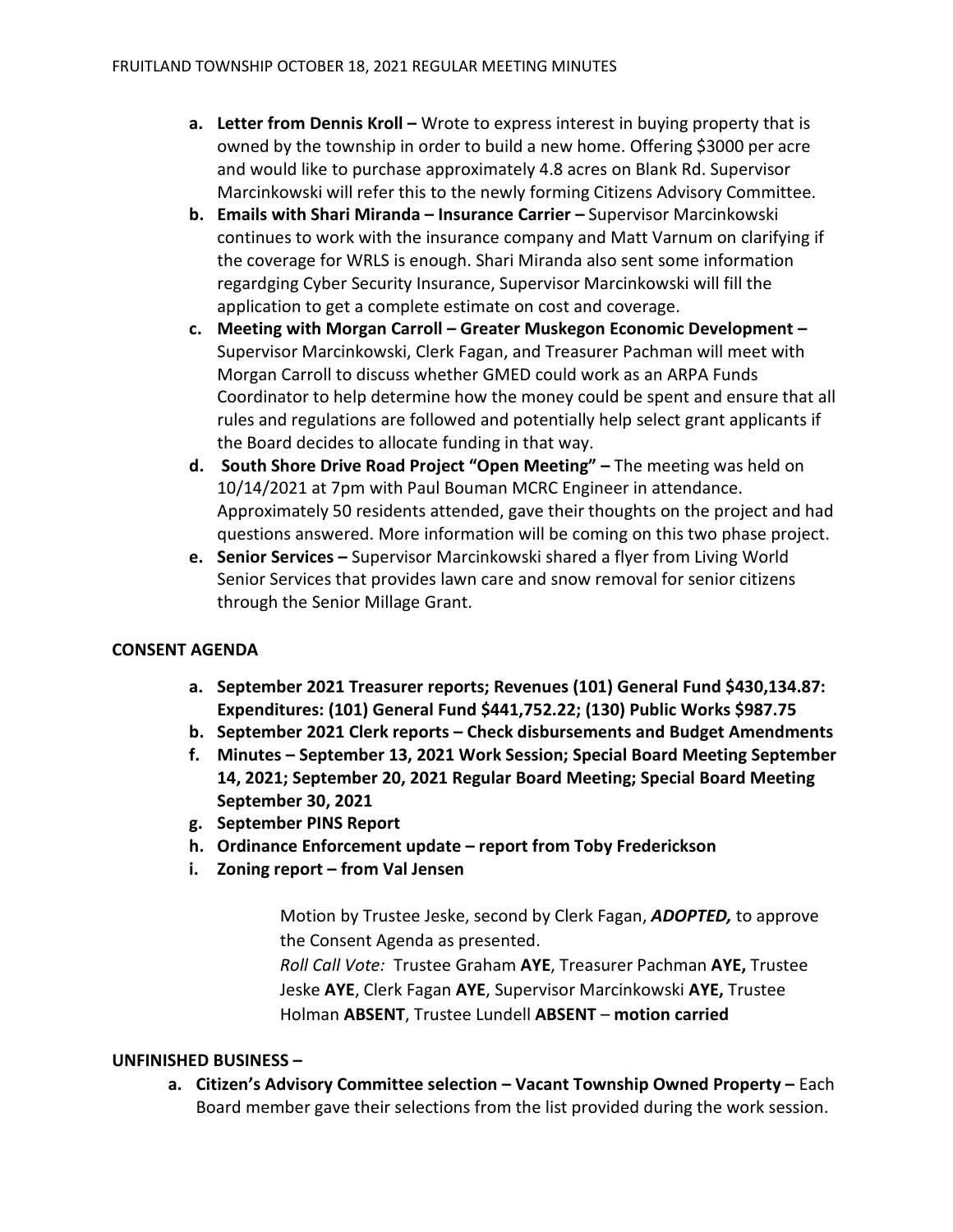|                 | Jeff | Marcia | Deb | Breann | Vicki | Total          |
|-----------------|------|--------|-----|--------|-------|----------------|
| Mary Josephson  | x    | х      | x   | x      | x     | 5              |
| John Gloster    | х    | x      | x   | x      | x     | 5              |
| Kelly Radel     | x    |        |     | х      |       | $\overline{2}$ |
| Tom Martin      | x    | x      | x   | x      | x     | 5              |
| Nick Hardy      | х    |        |     |        |       | $\,1$          |
| John Achterhoff |      | х      |     |        | х     | $\overline{2}$ |
| Dave Webber     |      |        |     |        |       | 0              |
| Brian Mathiot   |      | x      | x   | x      |       | 3              |
| Joe Bullock     |      |        |     |        |       | 0              |
| Scott Collins   | x    |        | x   |        |       | $\overline{2}$ |
| Greg Boughton   | x    | x      | x   | x      | x     | 5              |

The Board discussed keeping the number at 6. Supervisor Marcinkowski asked for guidelines/recommendations from the Board on what the criteria and guidelines should be for the committee.

> Motion by Trustee Jeske, second by Treasure Pachman, ADOPTED, to approve the establishment of the Citizens Advisory Committee with the recommended members.

Upon Voice Vote: 5 AYES – motion carried

- b. Scenic Drive Road End Otterbacher/Craft Supervisor Marcinkowski is verifying the markers from the completed survey and will be finishing up the lease for approval.
- c. Scheid Plumbing and Heating HALO unit Supervisor Marcinkowski shared an email from Scheid Plumbing and Heating that states there is no required yearly maintenance for the HALO unit and it does not require yearly duct cleaning. This may be able to be paid for with ARPA funds. Supervisor Marcinkowski will provide more information next month.

#### NEW BUSINESS –

a. AFLAC – Clerk Fagan presented information from AFLAC regarding Short Term Disability for full time employees. There does not appear to be any current coverage if the employees were unable to work for a long period of time, unless they used vacation time. A quote was also received from Lakeshore Employee Benefits but they cannot cover less than 5 people. AFLAC had a reasonable cost of approximately \$1446 per year to cover employees Sally and Mary for 3 months of short term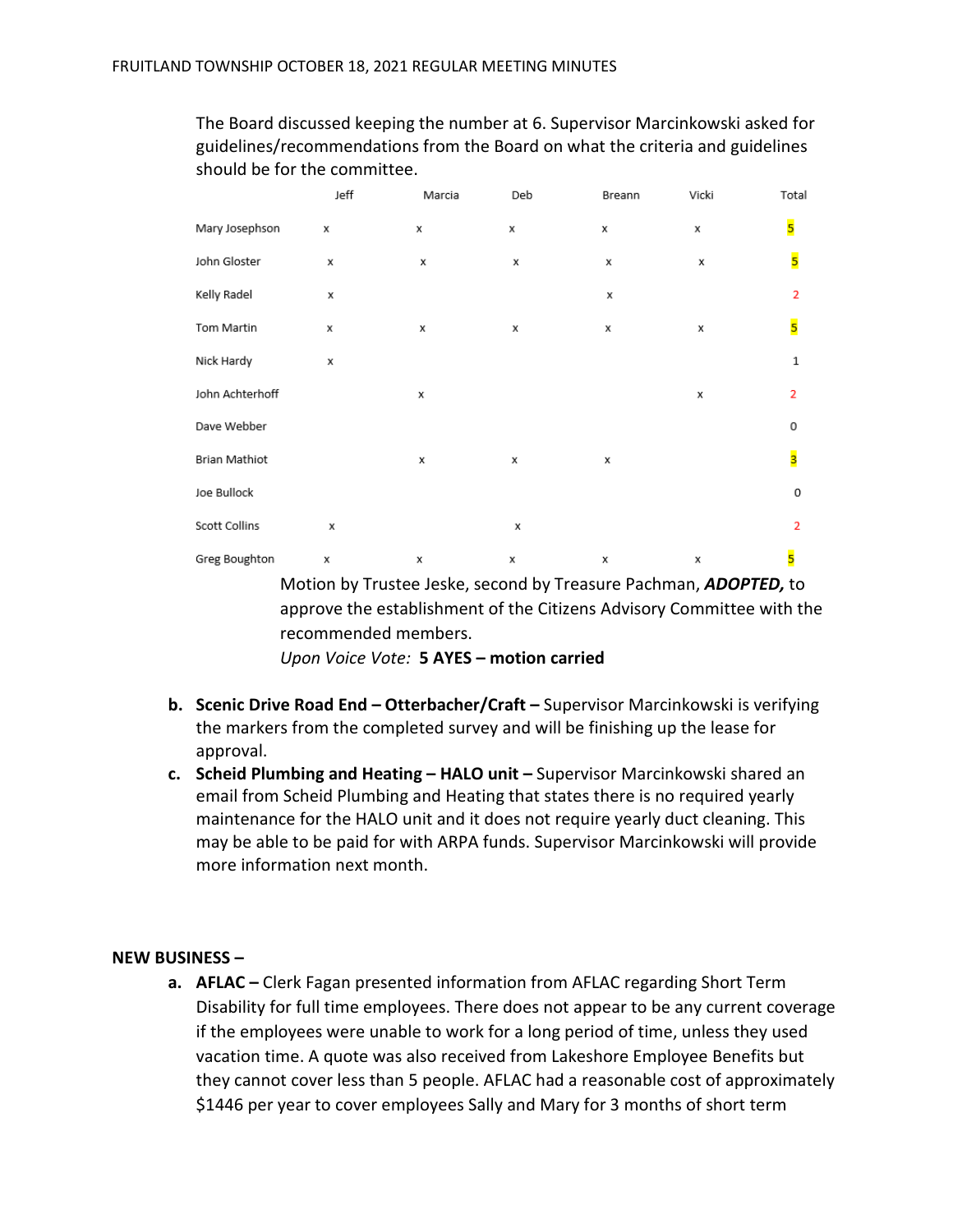disability at approximately 60% of their current pay. Part time employees would be eligible to opt-in and cover their own costs. The Board asked to have this be considered in the next year's budget.

- b. Scenic Drive Road End Power pedestal Supervisory Marcinkowski shared that Consumers Energy has done their portion of the project but that they do not install the power pedestal. He is working on collecting quotes and asking for bids for the project.
- c. Michillinda Road Project The Board reviewed the information provided by the Muskegon County Road Commission and Ken Hulka regarding the cost of the projects. Supervisor Marcinkowski explained that Attorney Even advised him that a special assessment would not be an option at this time.

Motion by Supervisory Marcinkowski, FAILED, to approve the local road project contract for Michillinda Road.

d. White River Light Station Well Pump – Supervisor Marcinkowski shared an invoice from Meyer Well Drilling, LLC address to the Sable Point Lighthouse Keepers Association for a well pump repair/replacement. Sable Point Lighthouse Keepers Association is asking Fruitland Township to pay for half of the cost (\$1331.98).

> Motion by Trustee Jeske, second by Trustee Graham, ADOPTED, to approve the payment of one half of the repair. Roll Call Vote: Trustee Graham AYE, Treasurer Pachman AYE, Trustee Jeske AYE, Clerk Fagan AYE, Supervisor Marcinkowski AYE, Trustee Holman ABSENT, Trustee Lundell ABSENT – motion carried

#### PUBLIC COMMENT –

Harlan Rypma, 5534 Simonelli Rd – Requested again that his questions be answered about how the township chooses which roads are paved/repaired each year.

Mary Ann Bard, 1428 W River (online chat) – Does not support helping Dalton Township or the Michillinda Road paving. Thanked the Board for not taking action.

BOARD COMMENTS/DISCUSSION – Clerk Fagan asked Trustee Jeske to talk about how road projects are determined since she has been on the Board the longest. Trustee Jeske stated that the Township Board usually follows the recommendations from the Muskegon County Road Commission. If the residents want particular roads paved that has been arranged with special assessments in the past. Clerk Fagan shared that she received a phone call from White Lake Ambulance Authority director, Johnathon Degen, today and he is hoping to have more information about how a partnership with Fruitland Township would look in terms of cost and